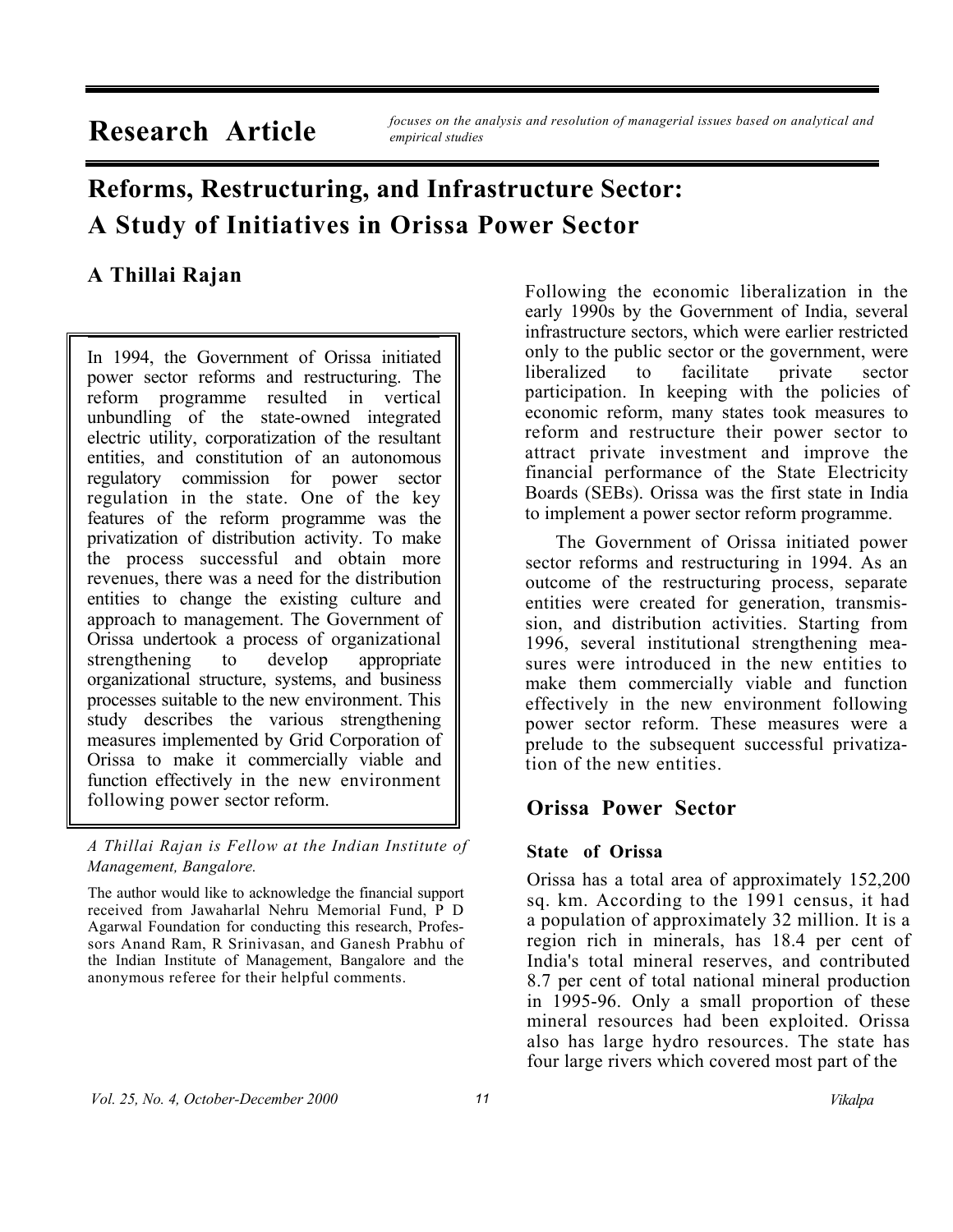state, with a total catchment area greater tha **Table 2: Consumer-wise Billing for the Year 1999\*** 20,000 sq. km.

Agriculture is the largest sector of the economy of Orissa, though it accounts for only a relatively small proportion of electricity consumption. Agriculture contributes 50 per cent of the Net State Domestic Product and employs nearly 70 per cent of the main work force. The overall growth of the Net State Domestic Product in real terms since 1981 was 3.2 per cent per annum. The most rapid growth was in the secondary (industry, construction, electricity) and tertiary (transport, communication, trade, storage) sectors, which averaged over 8 per cent per annum.

Orissa had a total generation capacity of about 3,800 MW under various hydel and thermal power stations, out of which 38 per cent was from hydro power stations, 23 per cent from thermal power stations, and the remaining from captive power plants and purchases from other states. In 1996-97, the transmission system consisted of 8300 circuit km of transmission lines of various capacities. The distribution system composed of 111,000 circuit km of distribution lines of various capacities.

Table 1 gives the various categories of consumers and their power consumption for the year 1995-96. Table 2 gives details of the electricity billings in volume terms broken down by consumer category.

#### **Table 1: Particulars of Consumers and their Consumption for the Year 1995 -96\***

| <b>Consumer Category</b>   | No of   | Consumption |
|----------------------------|---------|-------------|
| Consumers                  |         | in MU       |
| Domestic                   | 1010568 | 1046.926    |
| Commercial                 | 164695  | 273.157     |
| Industrial                 | 27953   | 2792.053    |
| Public Lighting Irrigation | 3777    | 52.079      |
| and Agriculture Public     | 57013   | 174.875     |
| Water Works                | 1340    | 91.257      |
| Railway Traction           | 10160   | 130.754     |
| <b>Bulk Supply</b>         | 8328    | 544.496     |
| <b>Public Institution</b>  |         | 73.297      |

*\*OSEB Annual Administration Report,* 1995-96.

*Vol. 25, No. 4, October-December 2000 12 Vikalpa* 

| Consumer Category          | Billing $(\%)$ |
|----------------------------|----------------|
| Domestic                   | 12.6           |
| Commercial                 | 6.3            |
| Industrial                 | 71.0           |
| Railway Traction           | 5.1            |
| <b>Public Undertakings</b> | 3.2            |
| Agriculture                | 0.9            |
| Domestic Bulk Supply       | 0.9            |

\*Background Information — Privatization of Electricity Distribution in Orissa, p 19.

#### **Institutional Arrangements Before Reform**

Before the reforms, the responsibility for power sector management and development in Orissa rested with the following: (1) Department of Energy, Government of Orissa; (2) Orissa Power Generation Corporation (OPGC); and (3) Orissa State Electricity Board (OSEB).

The Department of Energy, Government of Orissa was responsible for policy and planning for the power sector. It also owned some of the hydro power generating stations, and supplied power to OSEB.

OPGC was created by the Government of Orissa in 1984. It operated two thermal plants with a capacity of 420 MW at Ib Valley in Orissa. It sold the power generated to OSEB for distribution to consumers.

#### **Orissa State Electricity Board (OSEB)**

Established in 1961, OSEB was the main body responsible for power sector development in the state. OSEB was vested with the responsibility of public power supply in the entire state as well as for related state level regulation. OSEB obtained the required power for distribution either from its own generating stations or by purchasing from other generating utilities. By using its transmission and distribution network, it supplied power to the end consumers.

OSEB was owned by the Government of Orissa and was governed by the provisions of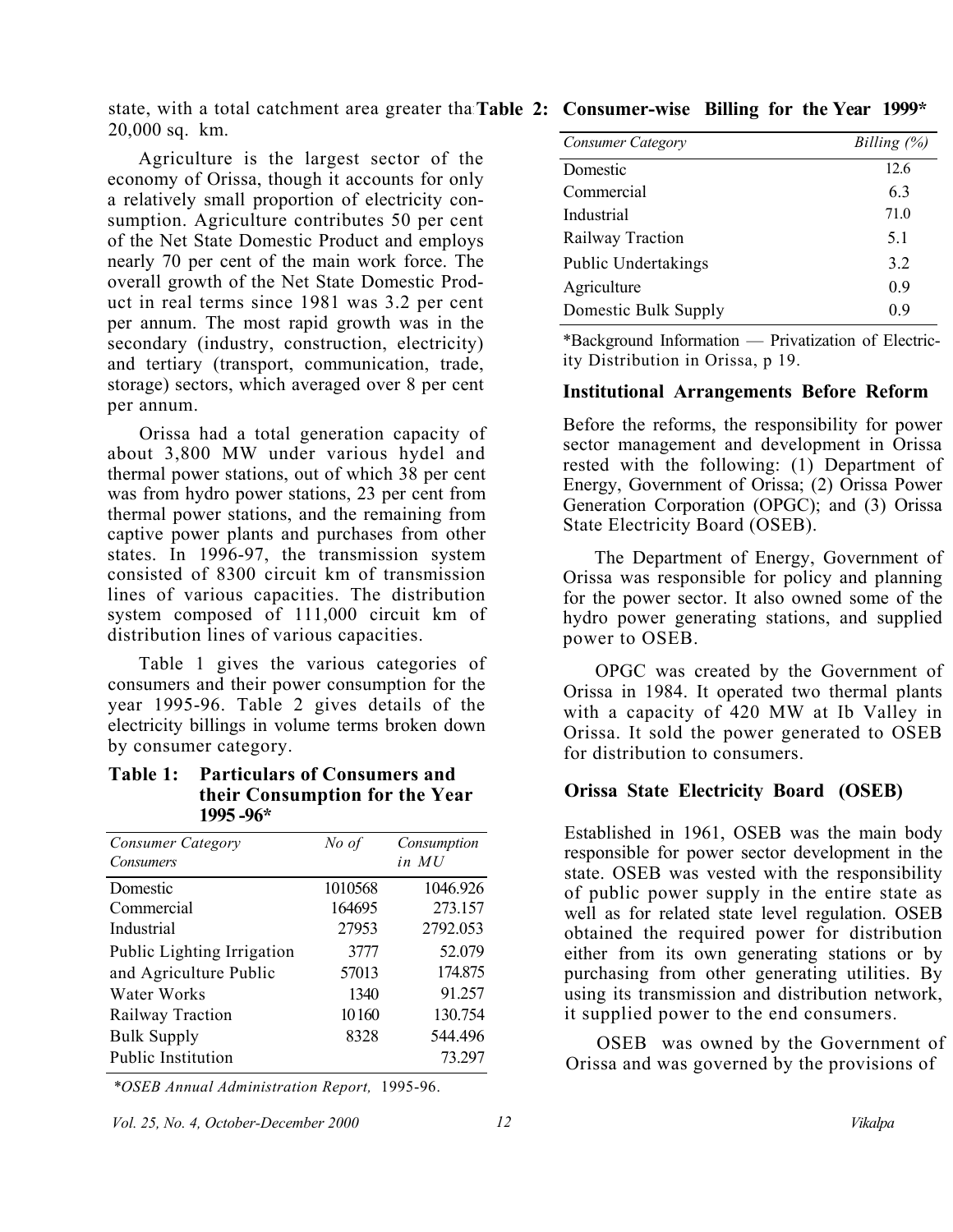the Electricity (Supply) Act, 1948. The 1948 Act explicitly required the SEBs to operate and adjust their tariffs to achieve a minimum return after interest of 3 per cent on net fixed assets in operation. According to the provisions of Electricity (Supply) Act, 1948, state governments were required to provide subsidies to help the SEBs meet their minimum return requirements by compensating for the low tariffs charged for residential and agriculture consumers.

#### *Performance of OSES*

The performance of OSEB in terms of plant load factor and transmission and distribution losses had been quite poor vis-a-vis other SEBs during the period 1991-94. During this period, Orissa also had a considerable power deficit which was estimated-to be in excess of 10 per cent, higher than the all-India average of 8 per cent.

The transmission and distribution losses though stated to be around 24 per cent by OSEB were reported to be much higher. This was also confirmed by one of the senior executives:

The losses in Orissa are as high as 50 per cent. Out of every 2 units of electricity that is purchased or generated, revenue comes from only one unit.

A clear indication of the large transmission and distribution losses was made in the *Annual Administration Report* of the Grid Corporation of Orissa (GRIDCO) which listed such losses as 49.47 per cent. $<sup>1</sup>$ </sup>

In 1993-94, the ratio of customers served to the employees of OSEB was 29, whereas the all India average was around  $80<sup>2</sup>$  The billing and collection of OSEB had been poor because a large portion of the billing was not done on the basis of metre reading but on average consumption or on load factors, which resulted in lower collection revenues. Figures available for 1996-97 indicated that only 12.19 per cent of the total bills were based on metre reading.

' *GRIDCO Annual Administration Report,* 1996-97, p 55.

*2* Source: Comparison of Performance of Electricity Boards and Electricity Payments, Planning Commission, Government of India, 1994.

Lack of appropriate controls and poor accounting of sales revenues had affected revenue collection. Figures available for 1998 indicated that in some of the revenue divisions, the percentage of billings collected was as low as 17 per cent. Unmetered supply to a large number of consumers and theft of power resulted in non-technical losses $\wedge$  being as high as 20-25 per cent.

The financial performance of OSEB in the years preceding 1994 is given in Table 3. In spite of an annual average growth of about 19 per cent in sales revenue, OSEB had not been able to earn the statutory rate of return of 3 per cent on net fixed assets without subsidy from the Government of Orissa because of its very low level of tariffs. In spite of the sales revenue not being able to meet the operating costs, there was no tariff increase from 1990 to 1992.

**Table 3: OSEB's Financial Performance (1990-94)\***

|                                                         |      |     | 1990 1991 1992 1993 |                     | 1994 |
|---------------------------------------------------------|------|-----|---------------------|---------------------|------|
| Sales (Rs Million)                                      | 3805 |     |                     | 4175 5489 6186 9597 |      |
| Average Tariff (p/kWh)                                  | 66   | 68  | 65                  | 77                  | 95   |
| Average Cost of                                         | 74   | 71  | 83                  | 99                  | 147  |
| Supply $(p/kWh)$                                        |      |     |                     |                     |      |
| Receivables (Days)                                      | 161  | 186 | 167                 | 160                 | 93   |
| Payables (Days)                                         | 402  | 333 | 305                 | 257                 | 333  |
| Provision for Bad<br>and Doubtful Debts<br>(Rs Million) | 18   | 2   | 343                 | 172                 | 1189 |
| Subsidy Due (Rs Million) $260$<br>Subsidy Paid          |      | 121 |                     | 849 1110 2260       |      |
| (Rs Million)                                            | 0    | 260 | 0                   | 452                 | 538  |
| Subsidy Due/Revenue(%)9.0 3.6 23.3 26.5 39.4            |      |     |                     |                     |      |
| Rate of Return (ES Act) 3.5 3.4 2.9 2.9 2.9             |      |     |                     |                     |      |

\*Source: *OSEB Annual Reports and Staff Appraisal Report,*  World Bank.

<sup>3</sup> There are two types of power losses during transmission and distribution: technical and non-technical losses. Technical loss is the energy lost in the wires and equipment in a distribution system for technical reasons like resistance. Non-technical loss or commercial loss occurs due to theft, non-metering or defective metering of consumers, and inefficient billing and revenue collection systems.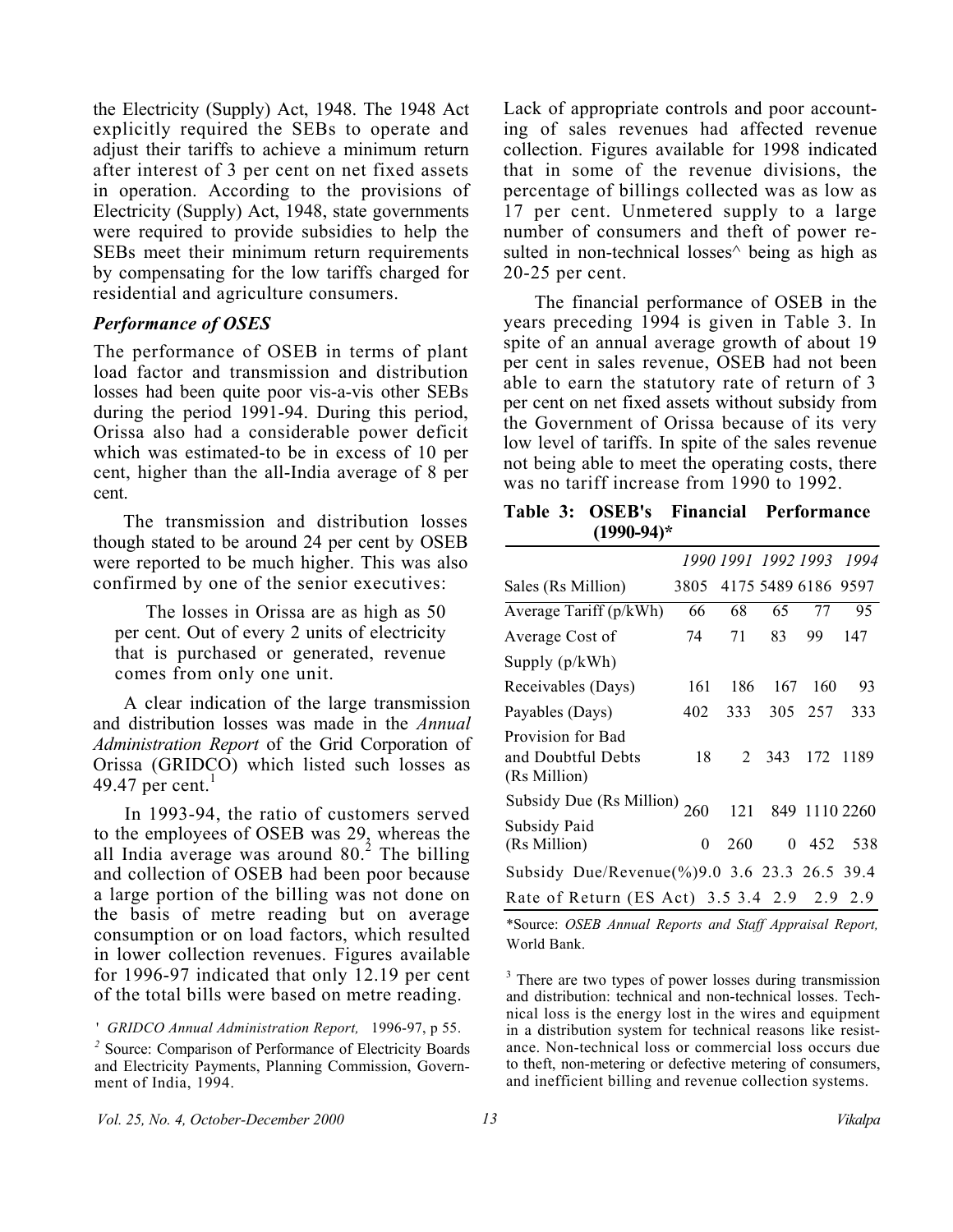#### **Orissa Power Sector Reform**

In 1993, the Government of Orissa had discussions with the World Bank to improve the operational and financial performance of OSEB and to attract private investment for power sector development in Orissa. These discussions resulted in an agreement between the Government of Orissa and the World Bank to implement a power sector reform programme in order to secure funding for the sector.

The Orissa power sector reform programme comprised the following components:<sup>4</sup>

- ï *Restructuring of OSEB by Corporatization and Commercialization:* This involved unbundling and structural separation of generation, trans mission, and distribution into separate serv ices to be provided by separate companies.
- *Privatization:* This meant private sector par ticipation in hydro generation and grid corporation, and privatization of thermal generation and distribution.
- ï *Competition:* This involved procurement of new generation through competitive bidding.
- ï *Separate Regulation:* This involved develop ment of an autonomous power sector regu latory commission.
- *Tariff Reform:* This meant reforming electricity tariffs at the bulk power, transmission, and retail levels.

A chronology of important events in the reform programme is given in Exhibit 1.

### **Grid Corporation of Orissa**

The power sector in Orissa changed significantly after reform. A comparison of the structure of Orissa power sector before and after implementation of reform is given in Exhibit 2. A principal feature of the restructuring process is the vertical

unbundling of OSEB into distinct entities for generation, transmission, and distribution. The power generation assets of OSEB were vested in a separate entity which was incorporated as Orissa Hydro Power Corporation (OHPC).

The transmission and distribution assets were vested in a separate entity, which was incorporated as Grid Corporation of Orissa (GRIDCO). GRIDCO, initially owned by the Government of Orissa, was incorporated on April 20, 1995. It was responsible for transmission, coordination of system planning and operations, and initially, for distribution and bulk power procurement also. It started functioning from April 1, 1996 after the transfer of assets of OSEB to GRIDCO. GRIDCO signed a corporatization agreement with the Government of Orissa which gave full autonomy to GRIDCO to operate in an efficient, economic, and commercial manner.

One of the key features of the power sector reform programme was the privatization of distribution activity. Distribution was the first activity that was to be privatized. The distribution set-up of the Orissa power sector is shown in Exhibit 3. The entire state was divided into ten distribution circles. A Chief Engineer was in charge of 3-4 circles. A Superintending Engineer was in charge of each distribution circle. Each circle was usually made up of 3- 4 electricity divisions, with the division being manned by the Executive Engineer. Each division had 3-4 sub-divisions, each under an Assistant Executive Engineer, and 3-4 sections made up a sub-division, each under an Assistant Engineer.

To facilitate private participation in the distribution activity, Orissa was divided into four geographical distribution zones each consisting of 3-4 distribution circles. Each distribution zone was initially incorporated as a subsidiary of GRIDCO.

#### **Distribution Operations Agreement**

As a first step towards privatizing distribution, GRIDCO entered into a management contract

*Vol. 25, No. 4, October-December 2000 14 Vikalpa* 

<sup>&</sup>lt;sup>4</sup> Taken from the note by Principal Secretary, Department of Energy dated April 4, 1996 on "Orissa Power Sector Restructuring Project: Power Sector Development Policy of the Government of Orissa," to the Director, South Asia Country Department, World Bank.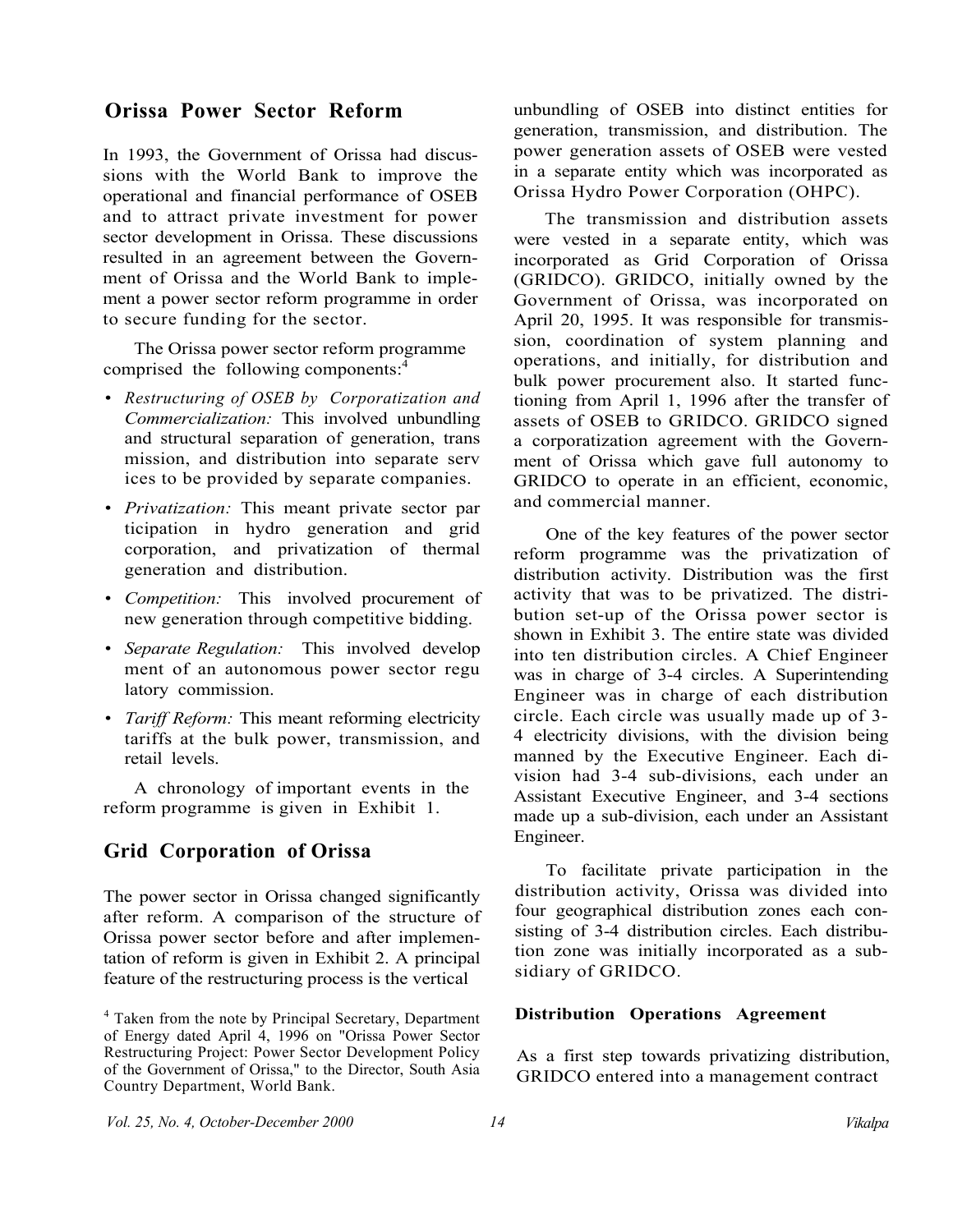called the Distribution Operations Agreement with Bombay Suburban Electricity Supply company, a private sector company, to take over the power distribution in the Central Zone, which comprised Bhubaneswar (the capital of Orissa), Cuttack (the previous capital and currently a major commercial centre), and Dhenkanal distribution circles with effect from October 1, 1996. According to this arrangement, the private utility was responsible for distribution of energy, maintenance of the distribution system, and collection of electricity dues in the Central Zone. Though the initial distribution agreement was for a period of three years from October 1996, GRIDCO cancelled the agreement in April 1997 as it claimed that the private utility had shown a negative incentive of Rs 28 crore over the 6-month period between October 96 and March 97.

It was later felt that the main reason for such development was because of the drawbacks in certain contractual provisions in the distribution operations agreement. First, the private utility had to manage the distribution business with over 8000 employees and engineers over whom it had no administrative control. Second, the distribution operation agreement cast no contractually enforceable obligation on the private utility while GRIDCO was required to make payments on a regular basis.

After the failure of the Distribution Operation Agreement method for introducing private sector participation in distribution, the Government of Orissa decided to privatize distribution forming the four zones as separate distribution companies. The four companies were incorporated as subsidiaries of GRIDCO in November 1997 and four new Managing Directors were appointed for these four companies during March 1998.<sup>5</sup>

Privatization was to be introduced in distribution by offering 51 per cent of the equity in these companies to private investors. The investors were to be selected through international competitive bidding on the basis of their financial and technical capability, track record,

and commitment to the improvement of the electricity distribution system. Though the investors were to be given full managerial autonomy, they were required to honour the terms and conditions of employment of employees of the distribution companies. After privatization, GRIDCO would hold 39 per cent of the equity in the distribution companies, while 10 per cent of the shares was for the employees.

## **Commercialization and Preparing for Privatization**

In order to make the process successful and increase the revenue collections, there was a need for the successor organizations to change the existing culture and approach to management. The newly formed utilities, being the offsprings of the erstwhile Department of Energy and OSEB, were large bureaucratic organizations. But, in the new environment, GRIDCO needed to be a customer-oriented viable entity. Therefore, the Government of Orissa undertook a process of organizational strengthening of GRIDCO to develop appropriate organizational structure, systems, and business processes suitable to the new environment. These strengthening measures were implemented in the interim period between corporatization and privatization. This section details the various strengthening measures adopted by GRIDCO.

#### **Making GRIDCO a More Commercial Organization**

OSEB was traditionally considered as an engineering organization. The engineers of OSEB were primarily concerned with maintaining the network and supplying power to the consumers. The top management felt that the employees did not concentrate on the commercial aspects of running a business. One of the main steps taken in this direction was the increased focus on revenue generation.

Several measures were taken to reduce the revenue losses that occurred due to non-technical losses. Numerous drives were conducted to check theft of electricity. A study conducted

*<sup>&#</sup>x27;"The GRIDCO Newsletter,* March 1998.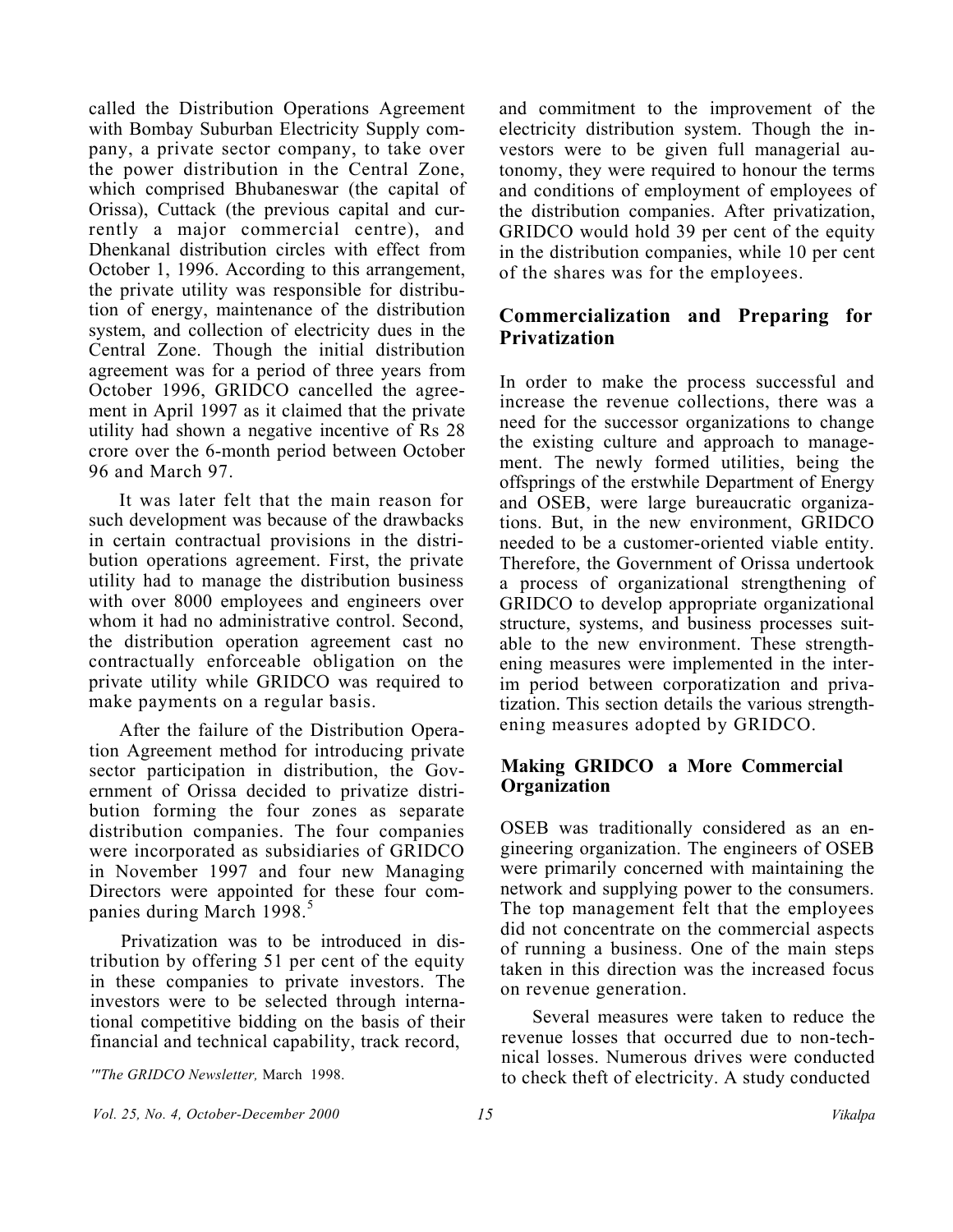on commercial losses in Rourkela, Balasore, Jeypore, and Bhubaneswar circles showed that in large industries alone, losses due to defective or tampered metres ranged between 5 per cent and 19 per cent. In medium industries, the figure was between 13 per cent and 55 per cent, and in the commercial sector, the losses were between 32 per cent and 60 per cent. In an attempt to curtail such practices, GRID CO called for a crackdown on non-paying consumers and recovered their dues. About Rs 117 million was recovered in one circle alone in one of the revenue recovery exercises. A metering programme was also undertaken to improve revenue collection, which included repairing or replacing defective metres.

To underscore the importance of revenue, a bi-monthly revenue review meeting was held at which divisional managers made presentations and discussed their revenue performance with the Chairman. These revenue review meetings were attended by the Chairman and Managing Director, Divisional Managers, Circle Managers, Zonal General Managers, and Consultants. Targets for revenues were fixed during these revenue review meetings. Before restructuring, the targets for revenue and profit performance were broadly based on a simple percentage improvement over the previous year. This practice changed after the corporatization of GRID CO. The targets were fixed as a percentage of input units that had to be billed and the percentage of billings that had to be collected. The targets also became divisionspecific, as the targets were defined in relation to the mix of consumers in the division. As one of the consultants remarked:

A lot of attention was given to the revenue meetings as about two weeks were spent on these meetings every two months.

Previously, there was not much attention given to the revenue collection process like the quantum of billing being done, the amount billed, and the payment of revenues. But, after the revenue reporting system, the process of revenue collection was done in a much more systematic manner.

To improve accountability, the practice of profit centre accounting was introduced. The initial idea was to identify the profits and losses of each division and to make each division responsible for the profit. This was entirely new to GRID CO engineers, as they previously did not know the amount of power that was consumed by each division. But, after corporatization, energy metres were installed for each division, which measured the power flow for each division. Identification of power flow ensured that billing was done accordingly, thereby improving accountability.

GRIDCO also improved the computerized billing system and rationalized the billing agency structure, as a part of the revenue improvement measures. It installed a new computerized billing system, which included the use of more advanced techniques than those in use previously. Computerized billing agents were appointed in each circle to undertake the billing activities. The role of these agents was to take the metre reading, generate the electricity bill, and distribute the bill to the consumers.

To enhance revenue collection, there was a bifurcation of engineering and commercial functions at the divisional, sub-divisional, and section levels. Separate lines of responsibility were set up for commercial and engineering activities. A consultant described the need for creating two separate lines as follows:

The commercial function was split from the engineering function mainly to reduce the opportunity for fraud. Previously there was a huge amount of fraud going on in the organization. Some engineers used to obtain illicit payments from the consumers without appropriate billing. When they had both the functions together, they concentrated only on those functions which they enjoyed doing or in what they were good at. This is a natural tendency of humans. Being engineers, they tended to ignore other functions. So we split the functions, so that each gets the benefits of specialisation.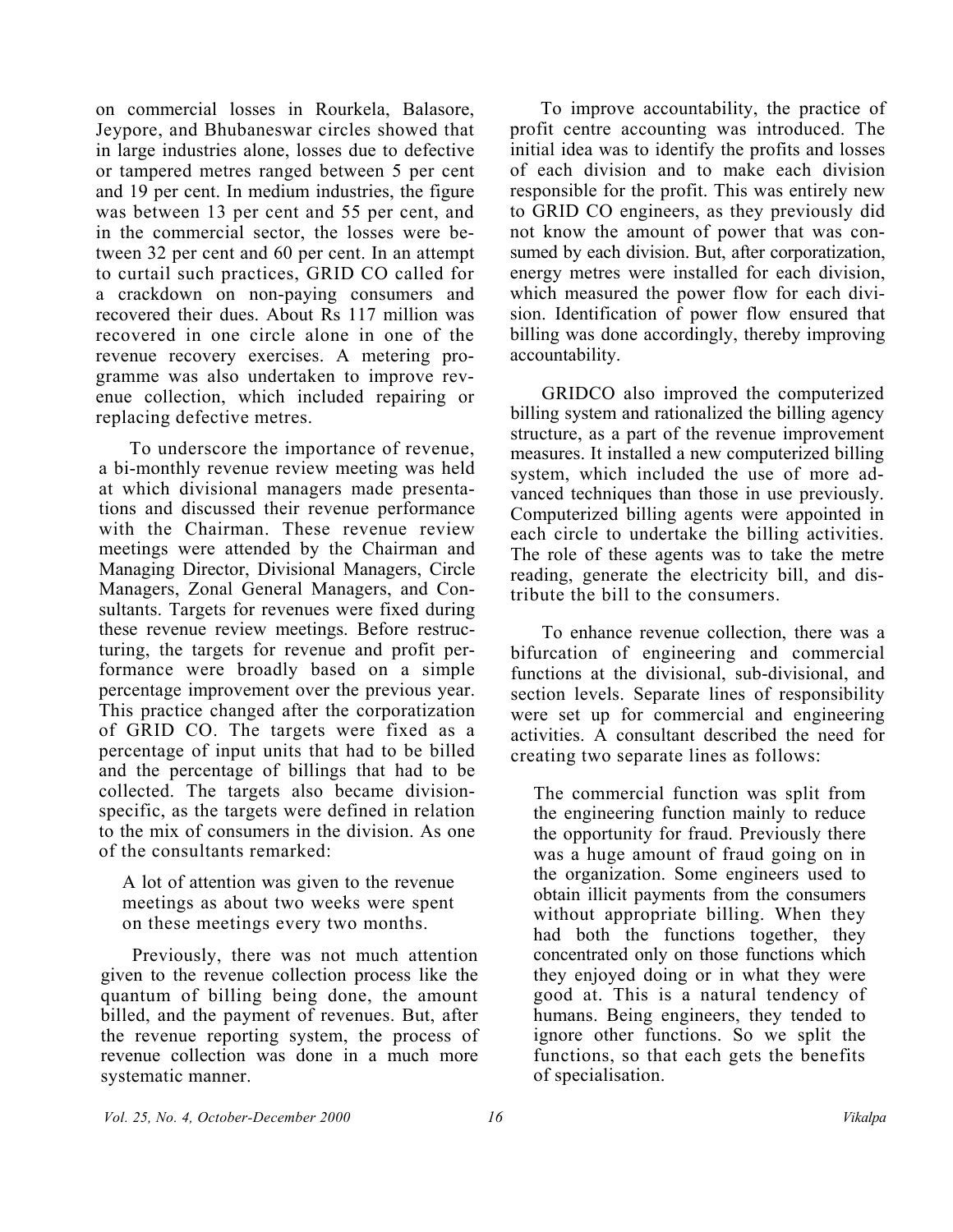#### **Creation of New Departments**

The OSEB consisted of a full time chairman and three members for each of the following areas: generation, transmission and distribution, and finance and there was a member secretary who looked after the administration. Traditional departments that should have been a part of any organization were absent in OSEB.

Following restructuring, efforts were taken to fulfil that gap. Many new departments were created and the existing departments were split up for greater attention. New departments were set up for Human Resources, Corporate Planning, Management Information Systems and Information Technology, which were considered necessary for efficient functioning in the new set up. Simultaneously, to provide more attention, some of the earlier jobs were split into two to increase the efficiency of the corporation. The Transmission and Distribution Department was split into two, with separate directors for transmission and distribution.

#### **Decentralization**

An important activity undertaken to aid privatization was to design systems and procedures that enabled these distribution subsidiaries to function as stand alone companies, which could later be sold. One of the main routes to make them stand alone companies was to devolve decision-making in the four distribution companies.

A consultant remarked about the decisionmaking style at OSEB as follows:

Previously, all the major decisions were taken in the corporate office. There was practically no decision-making at the zonal levels. The decisions were always referred upwards. They were reluctant to take decisions at lower levels. They always looked for collective responsibility and many people were required to put their signatures before the decision was made. This kind of practice resulted in most of the decisions being taken in the corporate office.

Efforts were made by GRID CO to delegate decision-making to lower levels. To facilitate the distribution zones functioning as stand alone companies, powers that were earlier reserved for the OSEB board were delegated to the Managing Directors of distribution zones. Also, within zones, there was a delegation of authority from the top downwards in areas like hiring of transport vehicles, placement of contracts, and purchase of materials. This was expected to lead to faster decision-making and reduce the response time of the organization.

#### **Management Information System**

A comprehensive management information system package was developed and implemented by GRIDCO. It contained the following components:

- Corporate financial management informa tion.
- Corporate operational management informa tion.
- Monthly revenue and collection reports.

The corporate financial management information broadly provided information on the monthly operating results of each distribution zone, revenue collection, and consumption trend of various consumer categories. The operational management information broadly provided information on technical aspects like load curve and peak demand, monthly generation, system failures, loss of load due to interruption and upgradation, and addition of new facilities.

The revenue and collection reports were sent every month by each of the 43 revenue earning electricity divisions to the corporate office. These monthly reports provided for each division the profit and loss account, trend in consumption and revenues for different consumer categories, actual billing and details regarding aged debtors, number of defective metres replaced, repairs undertaken, and the disconnections effected.

Previously, during the OSEB period, there was very little management information that was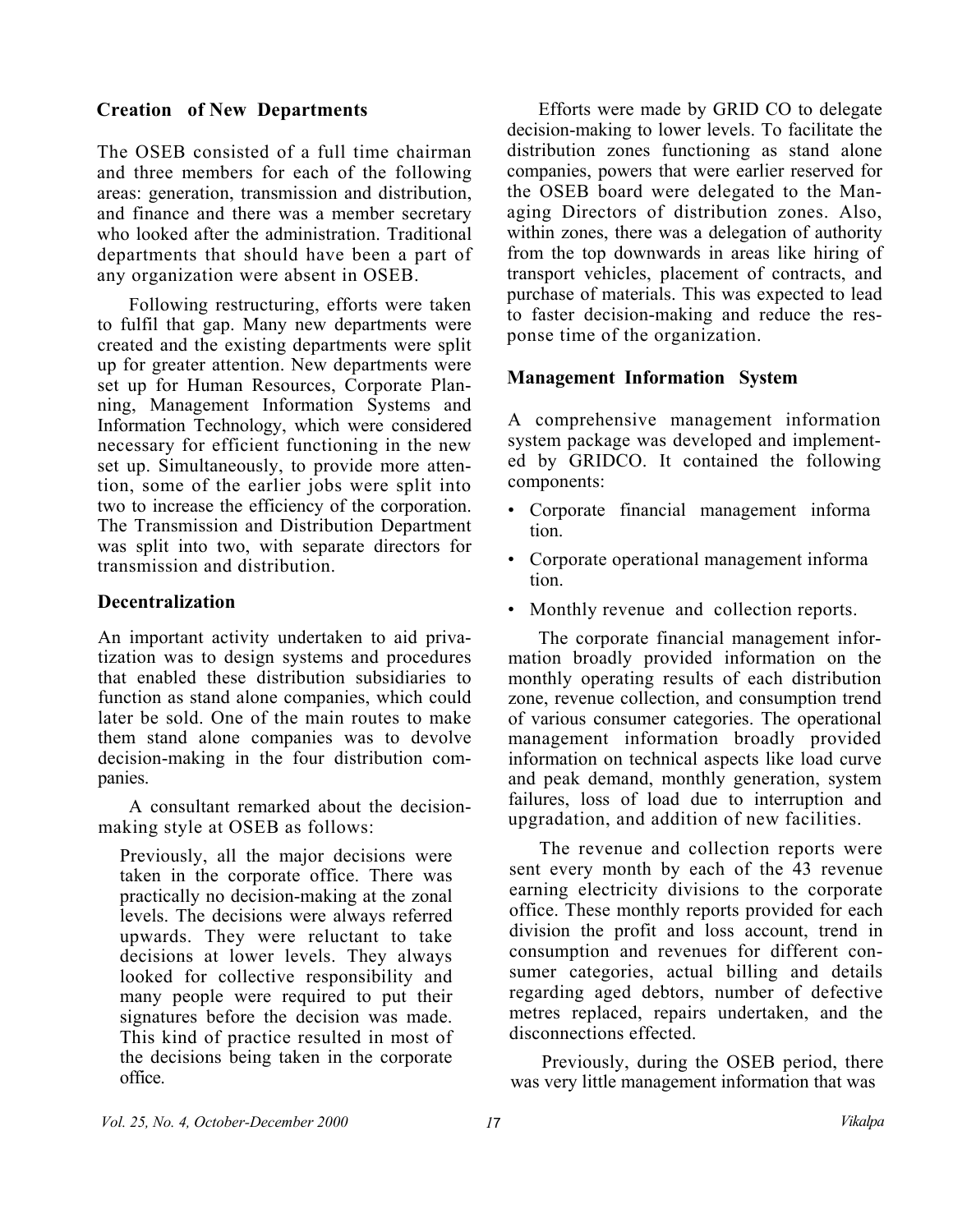generated. The audited accounts that came one or two years after the end of the financial year provided only basic financial information about the company. No information was available about the organization till the final consolidation of accounts. There was *ad-hoc* production of reports from time to time depending on the needs of the top management. But, there was no systematic way of generating information like whether the customers were being billed, what was the billed amount, and the amount of revenue collected.

The management information reports which were produced at regular intervals by GRID CO provided up-to-date information about the organization to the management. These helped the management to take various decisions. Immediate action was possible without waiting for the annual accounts. In the words of one of the employees:

This has facilitated the management to think about the organization.

The management information system reports also reduced the scope for data manipulation. As the Chairman of GRID CO said:

"Earlier, there were 60 different formats for revenue reporting. Many formats were *ad-hoc.* For example, formats prescribed in connection with an assembly question. But they were not formally withdrawn. The system was clumsy and it was not possible to detect fudging easily. For example, when I ask how many new connections have been given, the person would say 1000. But when I ask for the list of consumers then that 1000 would not be there in the list. It was very difficult to check the information. But, in the new revenue reporting system, though fudging is possible, it requires a lot of ingenuity. The data are much more closely connected and any discrepancies could be easily checked. Earlier, if it took me 8 hours to check a division's revenue reports, now I can do it in, say, two hours time."

Because the data were closely linked, it was possible to quickly check for any variation in

power consumption. For example, if there was a problem with high-tension category (which included industrial consumers), any change was easily checked by contacting the industry. As the Chairman of GRID CO remarked:

Initially, when I told the Chief Engineers that OSEB was making losses, there was a strong sense of disbelief. But, after the implementation of management information system, I could see it reducing. The implementation of management information system has made them aware of the weakness of the system and helped them identify possibilities of remedial action.

The management information reports had been standardized across the state. This led to an advantage, as a respondent put it, *"where each one now knows what the other is talking about since everybody talked the same language."* Further, by the revenue reporting system, it was possible to compare the performance of two divisions. That became a very powerful comparison which made the people think as to how one division was making profit while the other was losing. The Chairman of GRIDCO remarked:

I would say that the management information system was an awareness creating measure. It was also a big improvement on the system which was there earlier in terms of accuracy, speed and regularity.

#### **Computerization**

Extensive measures were taken to introduce the use of computers and to computerize various activities to improve the work practices in GRIDCO. A new department for information technology was created. Though even OSEB had an Information Technology Department, it was not able to function effectively, as it was headed by an Executive Engineer, who had no specialization in information technology. But the newly created Information Technology Department was headed by a Senior General Manager, an information technology specialist, who was of the rank of Chief Engineer. A senior specialist heading the Department had greater powers to

*Vol. 25, No. 4, October-December 2000 18*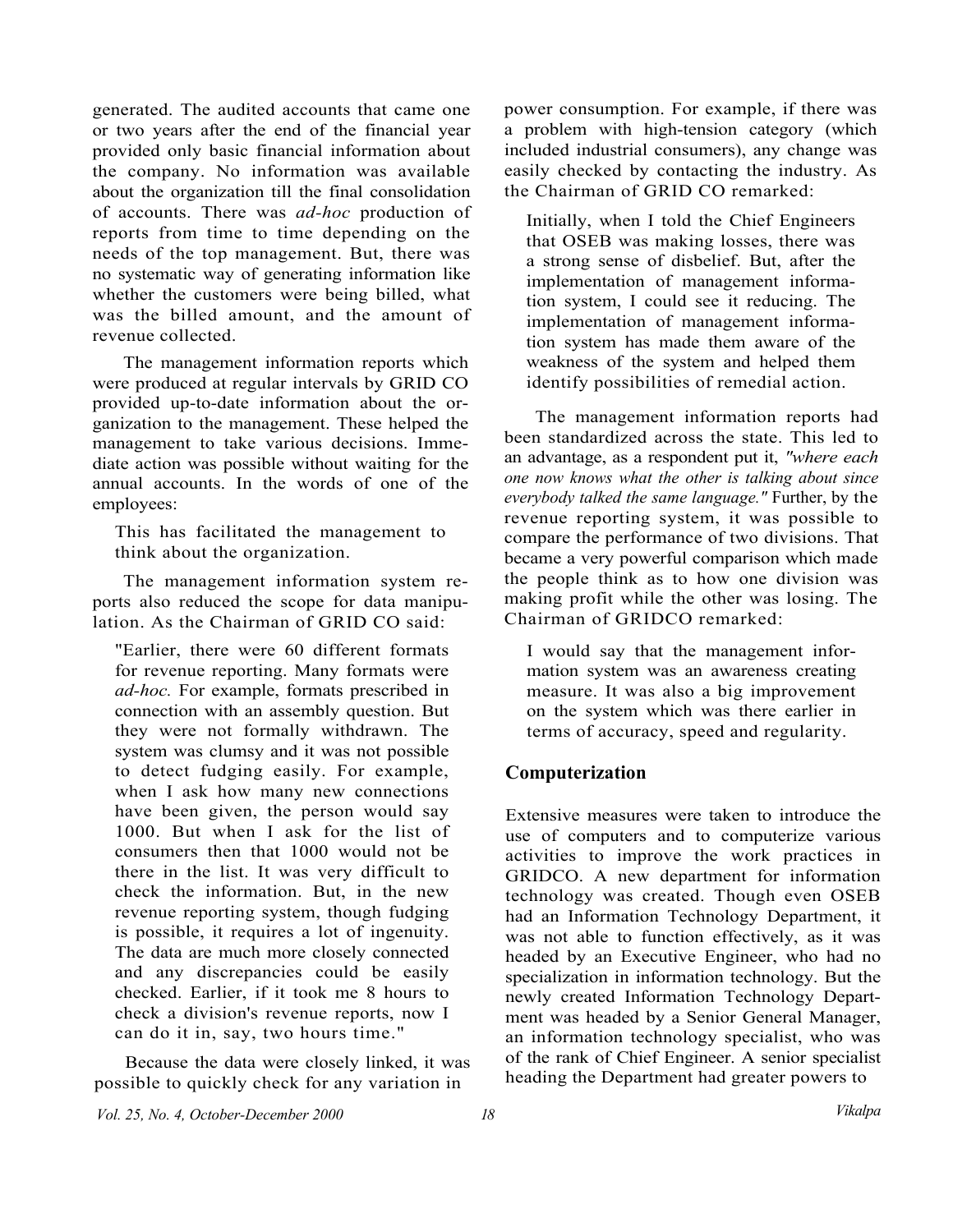implement things. The new Information Technology Department was also staffed with information technology professionals which was not the case before.

Creating a separate Information Technology Department also facilitated widespread use of computers in the organization. A member of the Information Technology Department observed:

The computer branch previously was mostly doing data processing work. Whoever wanted to get their data processed gave it to the computer centre which it processed and gave back. There was no user concept. But, today, we are trying to develop a user system, where the user processes data himself depending on his needs.

Several other departments had also participated in increasing the use of computers in the organization. A top management official from the Human Resources Department observed:

Today we are trying to train what we may call the total literate cross-section of the employees with computer awareness.

#### **Ensuring Support from the Employees**

An important activity that was undertaken during this phase was to obtain the support of the employees of the organization for restructuring. Restructuring programmes involving large retrenchment of employees would not be successful in the Indian context. As the Chairman of GRID CO observed:

If one is talking about retrenchment, then we can forget about reforms. The workers have a strong union here. May be all the workers would starve to death, but reforms would not happen.

Several rapid measures were taken to obtain the trust of the employees and their support for the reform programme. The Chairman of the corporation publicly issued statements that there would be no job losses following reform. There were broadly two categories of employees in GRID CO — the officers and the non-officers (labour). Different measures were taken to ensure the support of both categories.

#### *Efforts to Ensure the Support of Non-officers*

As a first step, about 4766 temporary workers were regularized to send a message to the employees that there would be no retrenchment following reform. Similarly, though the promotion and appointment of the non-executive employees of OSEB were banned since 1992, in order to facilitate development and growth within the organization and to cater to the aspirations of people, the units were allowed to fill up 50 per cent of the existing vacancies caused due to death, retirement, etc. by promotion.

Further, the process of wage negotiations with the unions was finished within 22 days. As explained by the Chief General Manager of Human Resources:

In the 30 years span of OSEB, any wage revision used to take at least 3-4 years, which would be preceded by 2-3 strikes. The employees were disgusted with the state of affairs. For example, there was a pay revision which was due from April 95, but no discussion had taken place on the wage revision till April 97. But, we were able to do the wage revision within 22 days after the negotiation started.

These measures enlisted the support of the non-officers.

### *Efforts to Ensure the Support of Officers*

Getting the support of the officers proved to be more difficult as most of the employees of OSEB were government employees who were deputed to OSEB. As government employees they enjoyed several benefits.<sup>6</sup> The main concern of the officers was that with privatization

" The terms and conditions of employment of managerial and supervisory grade employees are set out in the Orissa service code, the classification control rules, and the government servants conduct rules. Under the above, employees cannot be compulsorily retrenched. They may not even be dismissed for good cause (except in very serious cases, such as fraud) until they have reached the age of 50. Managerial and supervisory grade employees can, therefore, only be dismissed if they agree to the terms for voluntary retrenchment.

*Vol. 25, No. 4, October-December 2000 19 Vikalpa*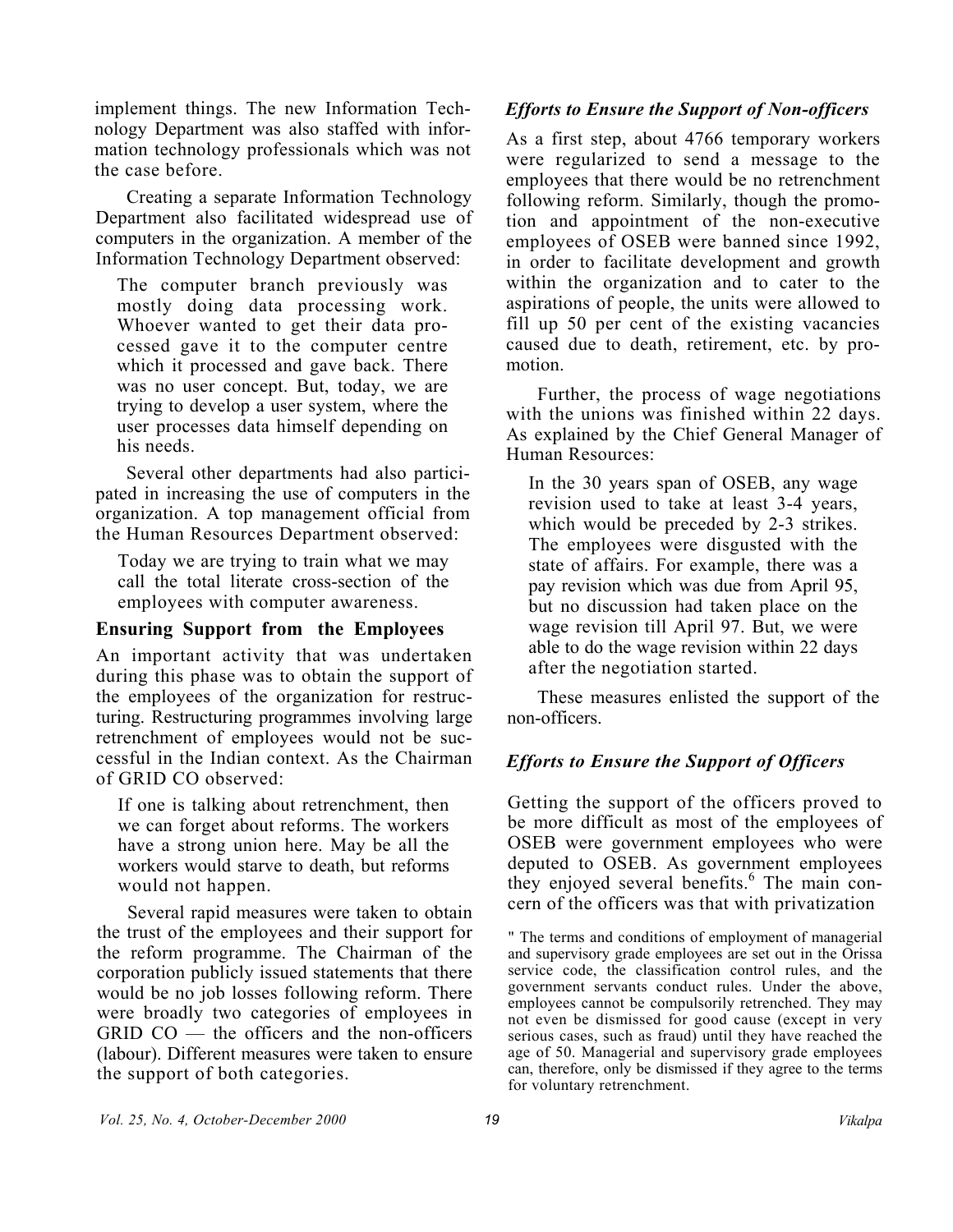of distribution, they may ultimately be transferred to private companies and that will lead to losing their status as civil servants, affecting their service conditions adversely. Therefore, it was ensured that the new service terms and conditions applicable to them after their transfer were not less favourable or inferior to those applicable to them before their transfer and that they would get full benefits of their previous service for all purposes including terminal benefits.

The government and the top management tried to convince the employees that they were joining a better organization with better job opportunities and career growth. As a motivation measure, a fitment exercise was done which benefited about 80 per cent of the people, where they were promoted to the next higher scale.

In OSEB, engineers who joined as assistant engineers got their promotions after perhaps ten years or more, and there were Executive Engineers who had served for 25 years or more. There was substantial disenchantment among the SEE staff in this regard. To increase the career advancement opportunities in GRIDCO, the number of levels in the organization was increased. As the Director of Human Resources said:

In the government scale, there were 5 levels. Now if we say that an engineer starts working at the age of 23 and works for about 35 years till the age of 58 then on an average, he spends about 8 years at each level. It is difficult to remain motivated for such a long period in a government organization. Therefore, we increased the levels to 10 so that an employee spends only about 3.5 years at a single level. This will provide an incentive for the employee to perform.

#### **Recruitment**

There was no freedom for recruitment of technical and executive staff during OSEB period according to the needs of the organization. Following restructuring, the Board of Directors

of GRIDCO had the power to recruit and create new posts according to the requirements of the organization. The heads of newly created departments like Human Resources, Finance, and Information Technology were all appointed through external recruitment.

GRIDCO was largely considered to be an engineering organization. There were about 2500 engineers and only 200 officers with other backgrounds. Even non-engineering functions like Human Resources and Finance were performed by engineers. But, these are separate skilled functions where engineering skills may not be of much help. Following restructuring, people with appropriate skills were recruited to these departments.

Traditionally, promotions in OSEB were mostly seniority-based. The majority of postings at the Chief Engineer level and many of those at the Superintending Engineer level were for very short duration, often at the end of the individuals' careers. Following restructuring, this system of seniority-based recruitment was changed to fixed-term appointments for the senior-most positions. The appointment for the posts of Chief General Manager and above was by selection, which gave due credit to both merit and seniority. The Board of Directors of GRIDCO prescribed the eligibility and conditions to be satisfied for appointment to such grades and the appointments were made initially for a period of three years, which could be further renewed till the officer attained superannuation. These provisions ensured continuity in top management.

New appointments were made in management positions to increase the attention on these functions. For instance, new directors were appointed for Corporate Planning, Transmission, Management Information System, and Distribution. Top management appointments had also been made in departments like Human Resources Development and Information Technology, which were previously headed by middle management personnel with no specialization.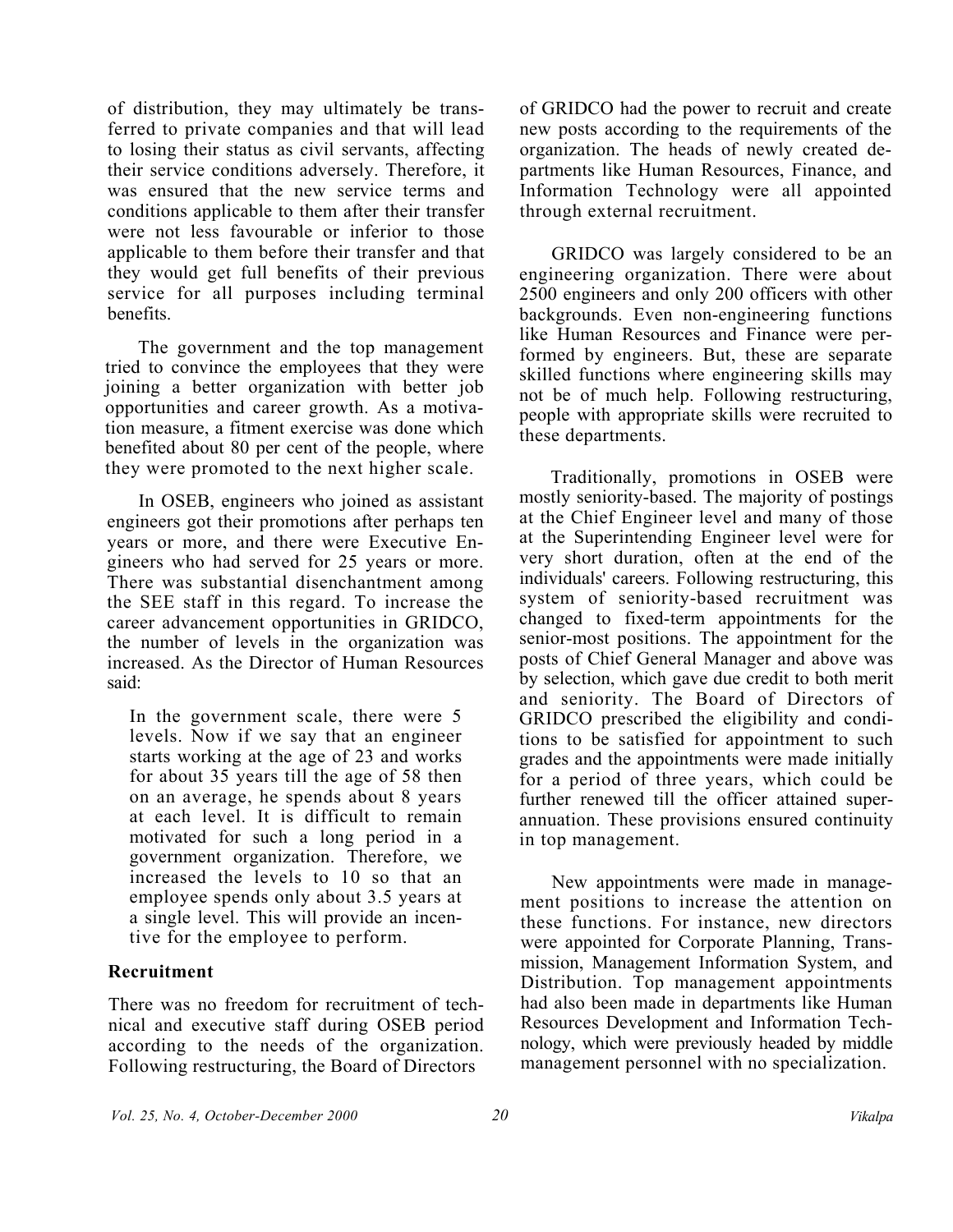Thus, appointment of top specialists had given these departments more importance.

#### **Designating Engineers as Managers**

After corporatization, the engineers of GRIDCO starting from Chief Engineers to Assistant Engineers were designated as Managers. The purpose of redesignation was to introduce a cultural change in the functioning of the organization and to basically inculcate in them a feeling that they had to start functioning as managers rather than only as engineers. This was summed up by the Chairman of GRIDCO as follows:

The main purpose of changing the designation from engineers to managers is that the work expected from them is much broader than engineering or technical functions. For example, a Chief Engineer manages about 2000 to 5000 people. Hardly 20 per cent of the time is spent on technical matters. He has to attend to financial and collection matters, consumerrelated issues, and the like. So, one is expected to play a larger role than a pure engineer.

It also served to indirectly break the culture that it was an engineers' organization. It is a purely commercial organization. Though the product that it deals with may be unique, it is still a business organization. So the thrust is to make them feel is that it is not only an engineering job, but is wider in scope.

### **Training and Development**

There was no emphasis given to training activity during the days of OSEB. Practically no inhouse training was provided for staff on nontechnical subject areas, except for a small project to improve information technology skills. The training carried out by the staff within the officer grades was also very limited. Only the staff at the Chief Engineer and Superintendent Engineer levels underwent formal training in general management skills and these had all been "oneoff" events. The largest training (of the limited

amount of training) was directed at the level of Executive Engineer, most of whom underwent training on general management. Nearly 600 Assistant Engineers and almost all Trainee Engineers did not undergo any training in ten years.

Also, there was a lack of formal planning of training requirements and inconsistency in the use of training. But, after restructuring, an annual training need identification programme up to the helper level was done. An annual training calendar was prepared based on the annual training need identification. Training programmes were conducted in four areas, namely, functional and technical, behavioural and developmental, safety and statutory, and quality management

Apart from the above training programmes, management training and functional training programmes were designed specifically to help and support GRIDCO staff throughout the change process. The training activity was considered important, because, there was no retrenchment following restructuring. Therefore, people in the organization had to be prepared, trained, and developed to function in the new environment. As a consultant said:

The training programmes had to create a whole mind set change and culture change.

# **Looking Forward**

Following restructuring, corporatization, and subsequent planned privatization, GRIDCO was required to operate as a commercial enterprise. To achieve this objective, several institutional strengthening measures were implemented. The Chairman of GRIDCO remarked:

Previously, OSEB was an inward looking organization. Today, with all these changes, GRIDCO has become a more outward looking organization.

By the end of 1998, several changes were visible to the consumers of power in Orissa following the implementation of the reform

*Vol. 25, No. 4, October-December 2000 21 Vikalpa*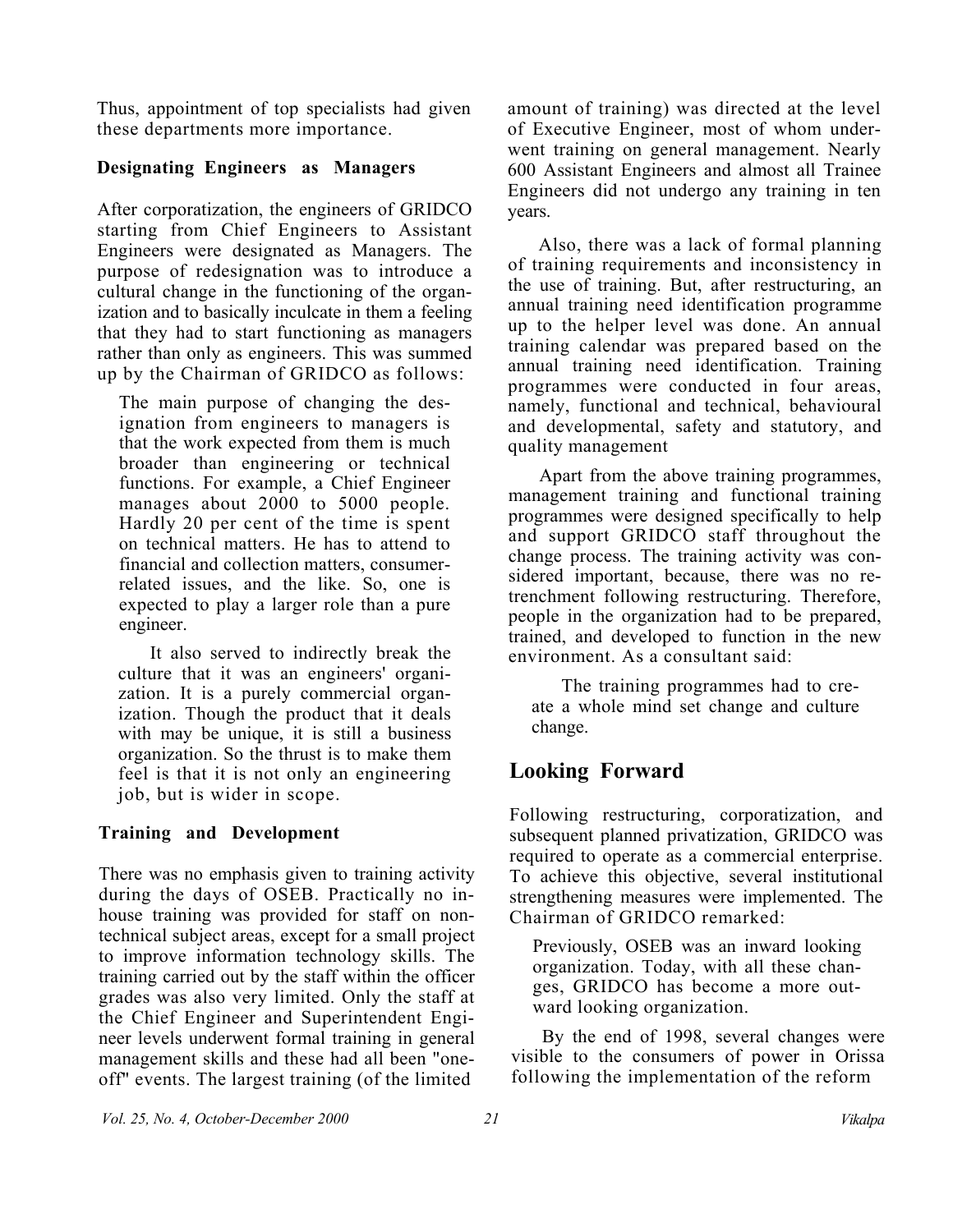programme. More attention was given towards better consumer service. The Orissa Electricity Regulatory Commission had been in operation for over two years. Consumers were given an opportunity to participate in the tariff setting process through public hearing sessions conducted by the regulatory commission. The benefits of the reform programme to the final consumer will become clearer with the passage of time.

# **Lessons from the Orissa Initiatives**

Implementation of privatization and reforms results in a new external environment which is characterized by changes in the markets (capital and product markets according to their relevance), introduction of new threats (competition and regulation), and reduction in politically imposed constraints. To maintain congruency with these changes in the external environment, appropriate changes are required in the internal mechanisms of the organization (Parker, 1993). Some of the recent articles on privatization (Wright *et al.,* 1998; Grosse and Yanes, 1998) have highlighted the various changes within the organization following privatization. The performance improvements that occur after privatization can be traced to these various changes in the organization following privatization. Newbery and Pollitt (1997) note that the productivity increases that occurred following the privatization of the British electricity sector are not just derived from plant closures, reduction in employees, and fuel switches, but also is a response to a different management style. Therefore, successful implementation of the changes within the organization in tune with the changes in the external environment becomes important to obtain the benefits out of a privatization or reform exercise.

It has been noted from the experience of privatization that prior to the sale of the public enterprise to the private sector, many governments make a drive to improve the performance of the enterprise. Jackson and Price (1994) call this process as "fattening the calf before taking it to market." Broadly, this process of organizational strengthening has broadly come to be known as institutional strengthening. Studies done on institutional strengthening (Buyck, 1991) had noted that institutional strengthening activity aimed at improving and strengthening:

Organization structure and processes.

Management Information Systems.

Financial management and planning.

Personnel management, staff development, and training.

If the state-owned vertically integrated utility is poorly managed, then the unbundled entities would inherit the poor internal systems and processes of the vertically integrated utility. Such organizations would be very difficult to privatize, as the private sector may not be interested in investing in poorly managed companies. Even if the government succeeds in getting the companies privatized, the revenues it would receive from the process could be much less than what it may receive, if the utilities had been privatized as well managed companies. Therefore, organizational strengthening of new entities is needed not only for their successful privatization, but also for obtaining more revenues from the privatization process.

Organizational strengthening also becomes necessary when there is a significant time gap between corporatization and privatization of the vertically unbundled entities. During the intermediate period, managing the organization as it was in the past would further result in deterioration of its performance. Organizational strengthening is an effort to improve the performance of the organization. Though such strengthening measures could have been undertaken by the state-owned utilities themselves, the necessity for undertaking this exercise is more after restructuring because the utilities do not enjoy the unlimited support of the government as before. They are expected to become financially viable organizations, making it necessary for the utilities to improve their performance.

This study also highlights the need to take into consideration the contextual constraints during reform implementation. The constraints

*Vol. 25, No. 4, October-December 2000 22 Vikalpa*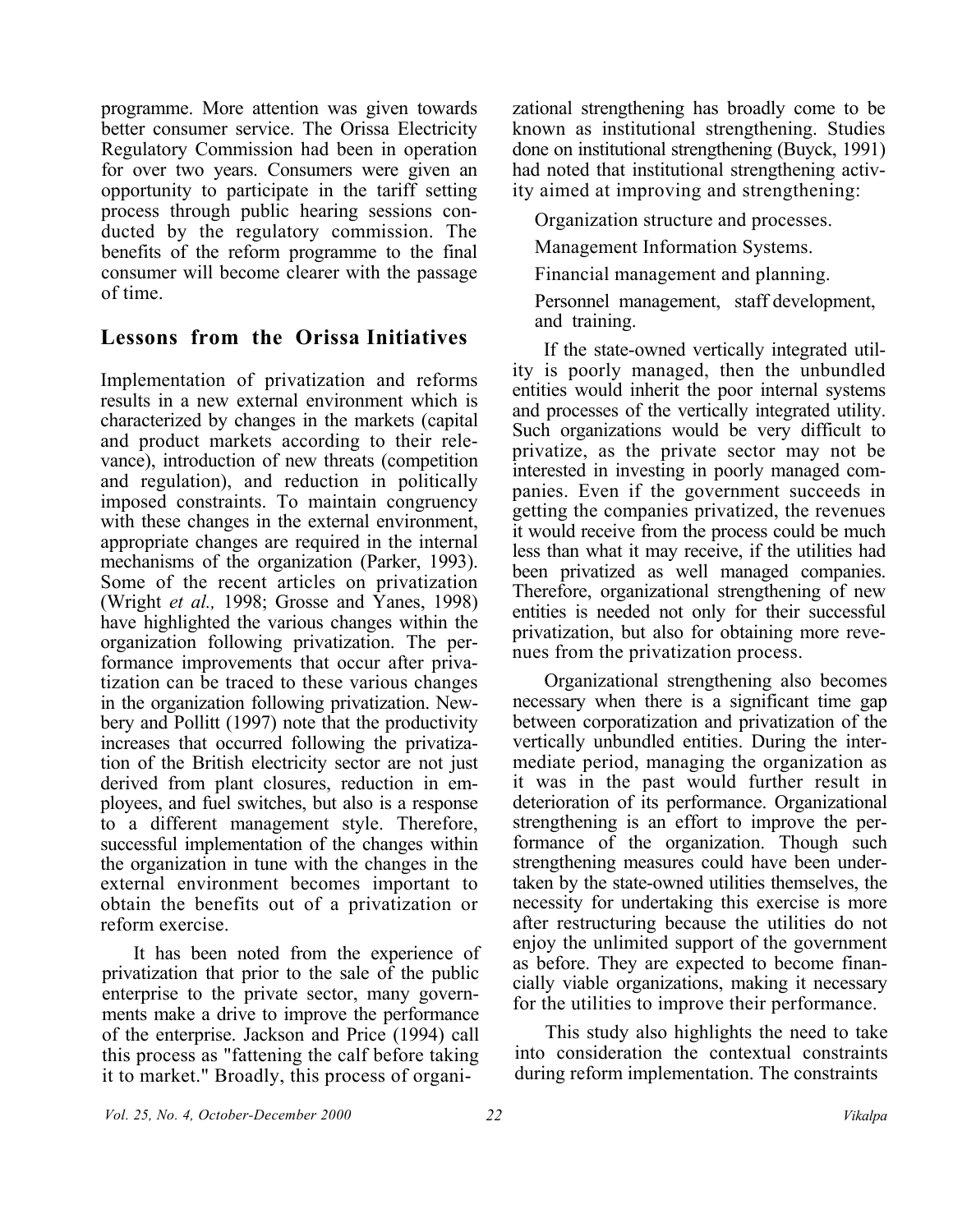under which the utilities operate in India are very much different from the developed countries. For example, utilities undergoing restructuring in India do not have the freedom to reduce the manpower as in developed countries. For instance, when Tasmania Electricity undertook restructuring, it reduced its staff from over 5000 to about 1600 (Nelson and Bowling, 1998). Reduction of manpower following reform may not be politically acceptable in a country like India, unlike other developed countries where such practices are quite common.

#### **Exhibit 1: Chronology of Important Events in the Reform Programme**

| Period        | Event                                                                                                                                                                                                                |  |  |
|---------------|----------------------------------------------------------------------------------------------------------------------------------------------------------------------------------------------------------------------|--|--|
| 1992          | Government of Orissa, OSEB, and the World Bank discuss the issues and a variety of<br>possible solutions to Orissa's fundamental power problems                                                                      |  |  |
|               | The Government of Orissa and OSEB agree upon a power sector reform programme which<br>November 1993 involves substantial privatization and complete separation of the power sector from direct<br>government control |  |  |
| January 1994  | Government of Orissa creates a well-structured organization to launch its power sector reform<br>programme                                                                                                           |  |  |
|               | Orissa's Council of Ministers formally approve the reform programme                                                                                                                                                  |  |  |
| April 1994    | Chief Engineer (Power Projects Planning and Development) who was looking after the reform<br>project is given exclusive charge of the work associated with reform and restructuring<br>programme                     |  |  |
| August 1994   | Phase I of the reform programme begins                                                                                                                                                                               |  |  |
| October 1994  | Appointment of MY Rao as the new Chairman of OSEB                                                                                                                                                                    |  |  |
| February 1995 | Completion of Phase I of the reform programme                                                                                                                                                                        |  |  |
| March 1995    | Change in government after the elections and the new government endorses the reform                                                                                                                                  |  |  |
|               | programme                                                                                                                                                                                                            |  |  |
|               | Phase II of the reform programme starts, signalling the commencement of implementation phase                                                                                                                         |  |  |
| October 1995  | Bombay Suburban Electricity Supply Company selected to manage the distribution in the<br>Central Zone and further negotiations are being conducted                                                                   |  |  |
|               | November 1995 The State Assembly passes the Orissa Electricity Reform Act, 1995 President                                                                                                                            |  |  |
| January 1996  | of India assents to the Orissa Electricity Reform Bill                                                                                                                                                               |  |  |
| March 1996    | Signing of the corporatization agreements by the Government of Orissa with the two new<br>utilities - GRID CO and OHPC                                                                                               |  |  |
|               | Secondment of Assistant Director of Finance, from the institutional strengthening consultants                                                                                                                        |  |  |
|               | to GRIDCO                                                                                                                                                                                                            |  |  |
| 1996<br>April | The Orissa Electricity Reform Act becomes effective                                                                                                                                                                  |  |  |
| 1996<br>June  | Establishment of OERC and Appointment of the members of the OERC                                                                                                                                                     |  |  |
| August 1996   | Orissa Electricity Regulatory Commission starts functioning                                                                                                                                                          |  |  |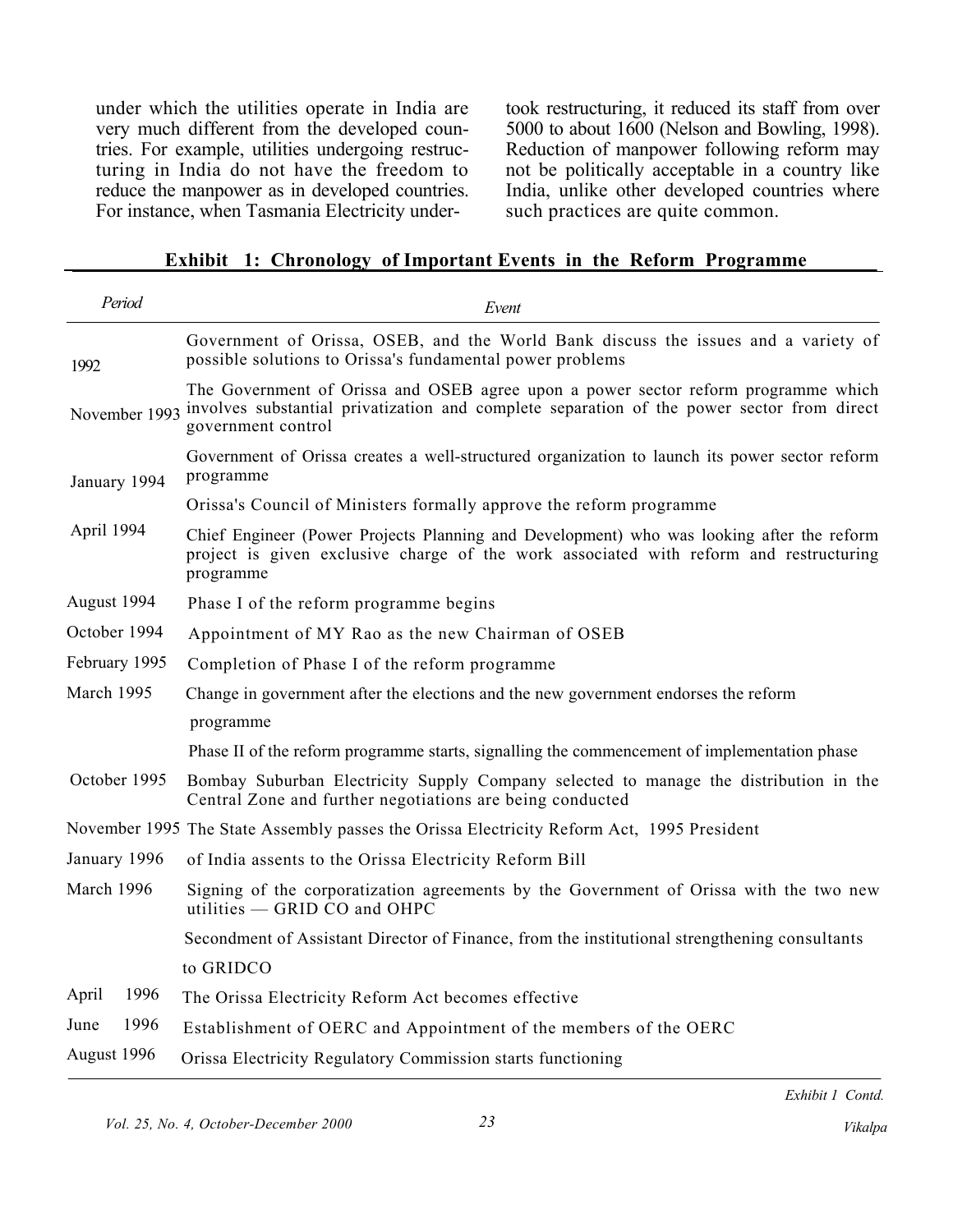| September 1996 | Transfer of power distribution in Central Zone to Bombay Suburban Electricity Supply<br>Company under a Distribution Operations Agreement                           |  |
|----------------|---------------------------------------------------------------------------------------------------------------------------------------------------------------------|--|
|                | Appointment of professionally qualified staff through external recruitment for Finance<br>and Information Technology Departments begins                             |  |
| February 1997  | Completion of Phase II of the reform programme                                                                                                                      |  |
| March 1997     | Phase III of the reform programme begins                                                                                                                            |  |
| April 1997     | Termination of the Distribution Operations Agreement for Central Zone with Bombay<br>Suburban Electricity Supply Company                                            |  |
|                | Four distribution zones set up as separate distribution subsidiaries of GRIDCO                                                                                      |  |
| October 1997   | MY Rao retires as Chairman and Managing Director of GRIDCO and is retained in<br>the role of Head of GRIDCO privatization cell and also as a non-executive director |  |
| April 1999     | Revised schedule for privatization of distribution subsidiaries of GRIDCO                                                                                           |  |

| Activity                                            | <b>Before Reform</b>                                                                        | After Reform                                                                                                             |  |  |
|-----------------------------------------------------|---------------------------------------------------------------------------------------------|--------------------------------------------------------------------------------------------------------------------------|--|--|
| Policy making                                       | Government of Orissa                                                                        | Government of Orissa                                                                                                     |  |  |
| Responsibility for Power<br><b>Sector Operation</b> | <b>OSEB</b>                                                                                 | Independent Companies were Created for<br>Generation, Transmission and Distribution                                      |  |  |
| Regulation                                          | Government of<br>Orissa and OSEB                                                            | Regulated by the Orissa Electricity Regulatory<br>Commission, an Autonomous Body                                         |  |  |
| Distribution                                        | <b>OSEB</b>                                                                                 | State was Divided into Four Geographical<br>Distribution Zones, with Each Zone under a<br>Different Distribution Company |  |  |
| <b>Tariff Structure</b>                             | Agriculture and Domestic<br>Consumers Subsidized by<br>Industry and Commercial<br>Consumers | Gradual Elimination of Cross Subsidies with<br>Tariffs Reflecting the Cost of Power Supplied                             |  |  |
| Investment in Power Sector                          | Mainly by the Government                                                                    | Most of the Investment in the Power Sector is<br>Expected to Come from Private Sector                                    |  |  |
| <b>Sector Operation</b>                             | Public Welfare Objectives<br>with Thrust on Rural                                           | Commercial Principles with Emphasis on<br>Loss Reduction and Revenue Recovery                                            |  |  |
| Cost Recovery                                       | Electrification<br>Passed on to the                                                         | Regulatory Authority Ensured that Costs cannot<br>be Automatically Passed on to Consumers                                |  |  |
|                                                     | Consumers                                                                                   |                                                                                                                          |  |  |

# **Exhibit 2: A Comparative Chart of Orissa Power Sector**